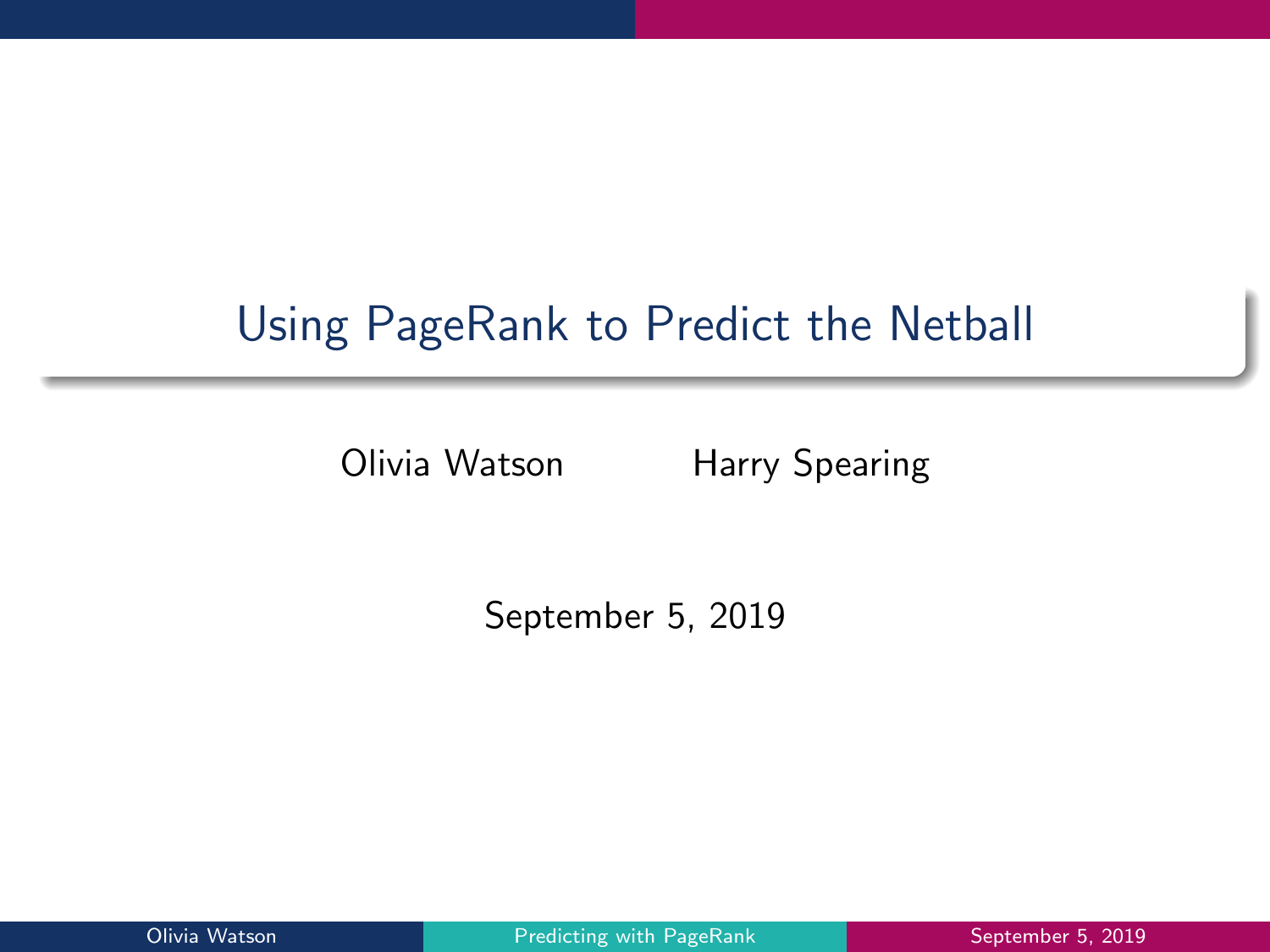## Introduction

#### The Aim:

To develop an accurate and robust ranking system that is applicable for all sports, before then tailoring it to a specific sport to improve its accuracy.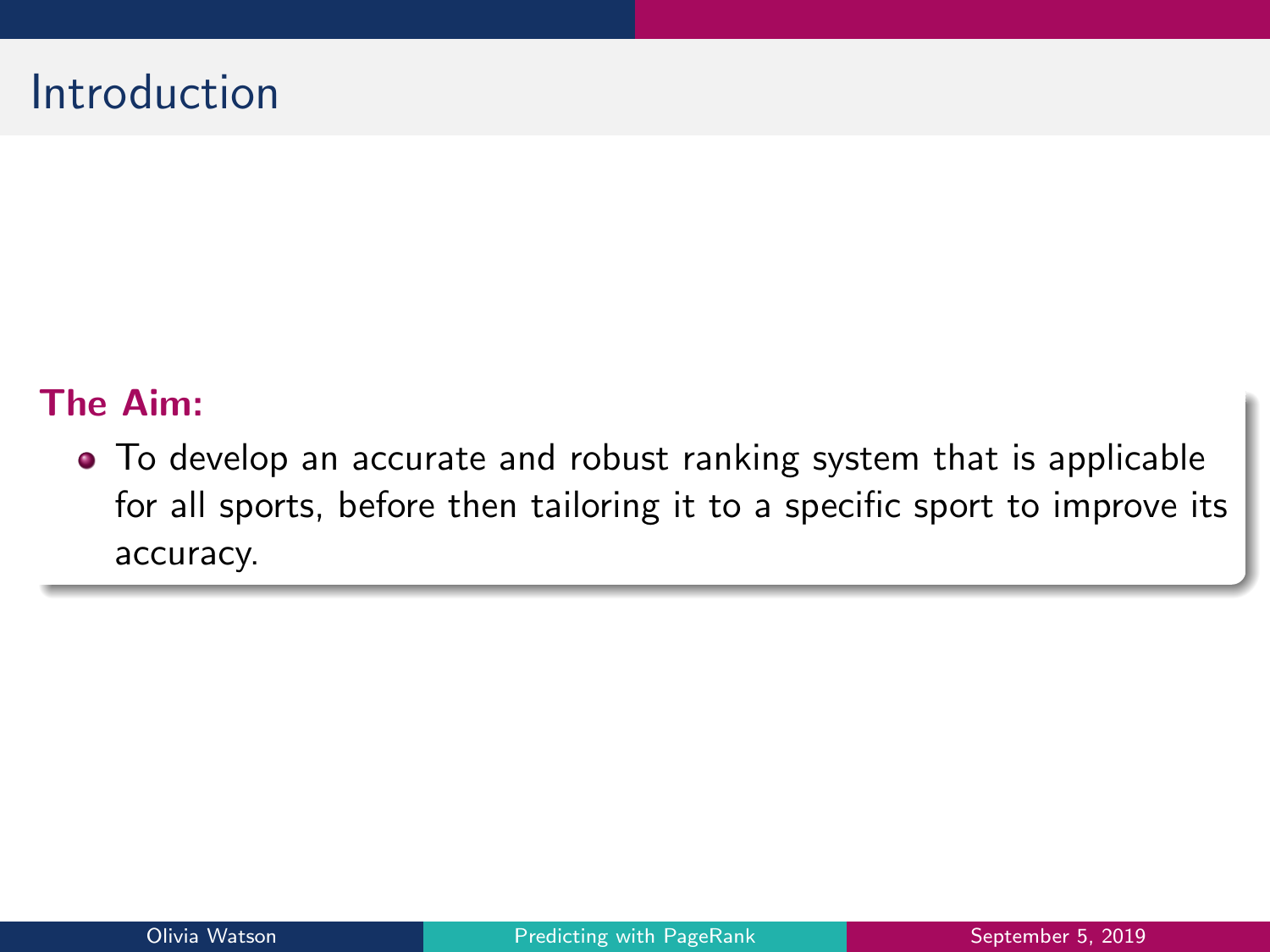## Constructing the Model



Figure: Network Example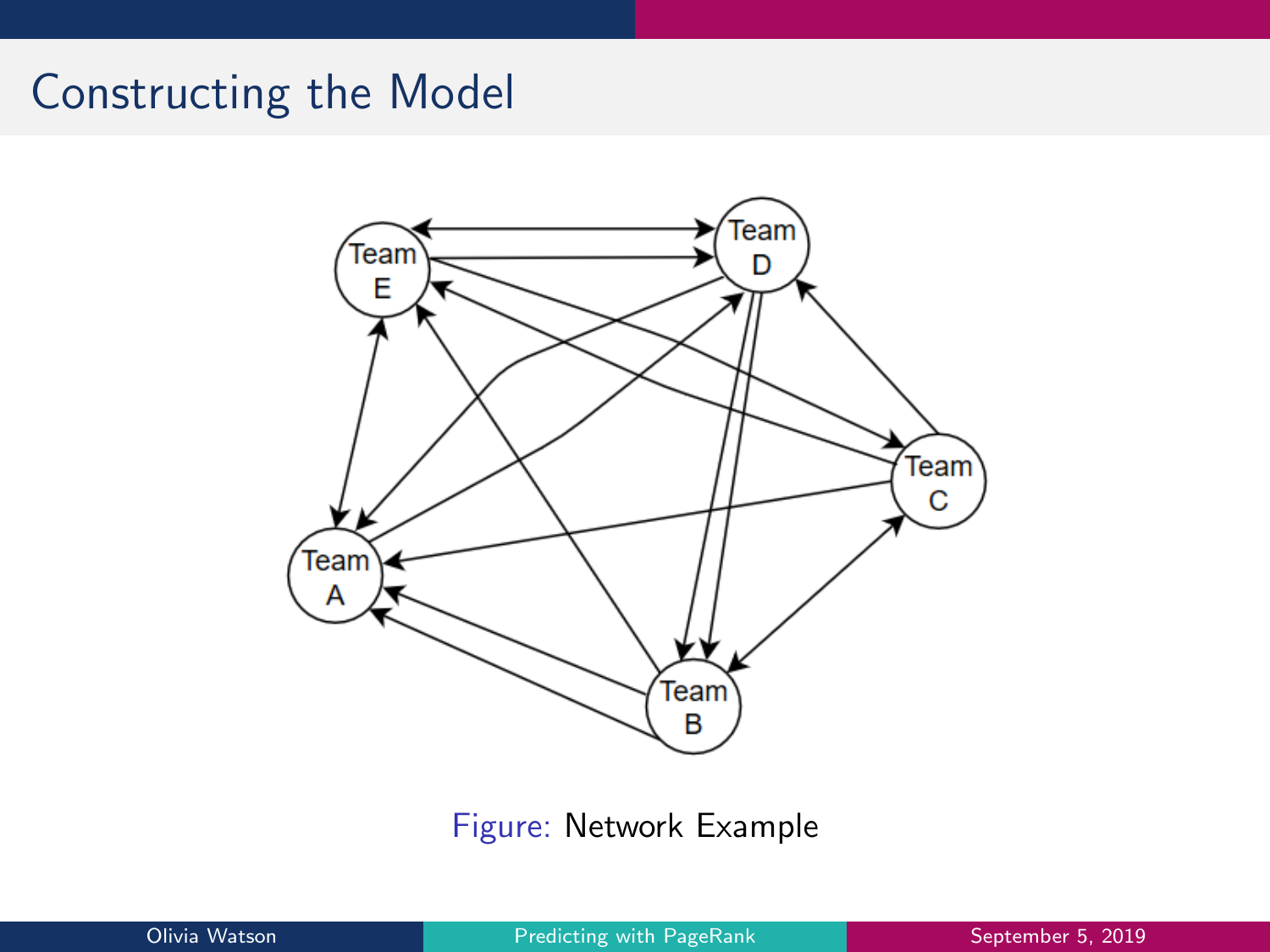## Constructing the Model

• In the base model adjacency matrix, V, each team is awarded a value of  $\alpha$  (where  $\alpha \in (0.5, 1)$ ) for each match that they win, a value of 0.5 for each match they draw and a value of  $1 - \alpha$  for each match they lose.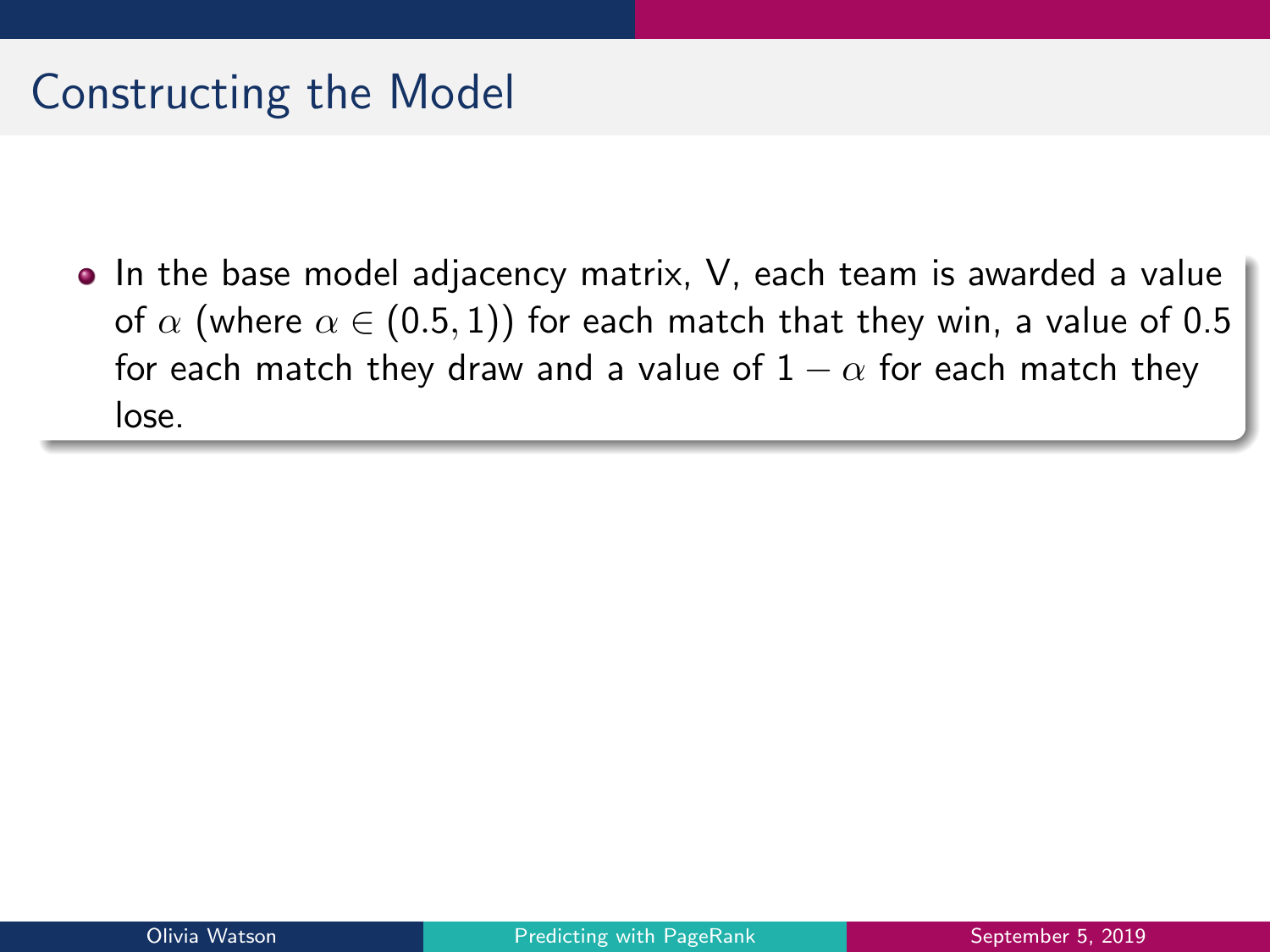### Constructing the Model

In the base model adjacency matrix, V, each team is awarded a value of  $\alpha$  (where  $\alpha \in (0.5, 1)$ ) for each match that they win, a value of 0.5 for each match they draw and a value of  $1 - \alpha$  for each match they lose.

$$
V = \begin{bmatrix} 0 & 0 & 0 & 1 & \frac{1}{2} \\ 2 & 0 & \frac{1}{2} & 0 & 1 \\ 1 & \frac{1}{2} & 0 & 1 & 1 \\ \frac{1}{2} & 0 & 1 & \frac{3}{2} & 0 \end{bmatrix} \qquad P = \begin{bmatrix} 0 & 0 & 0 & \frac{2}{3} & \frac{1}{3} \\ \frac{4}{7} & 0 & \frac{1}{7} & 0 & \frac{2}{7} \\ \frac{2}{7} & \frac{1}{7} & 0 & \frac{2}{7} & \frac{2}{7} \\ \frac{2}{7} & \frac{4}{7} & 0 & 0 & \frac{1}{7} \\ \frac{1}{6} & 0 & \frac{1}{3} & \frac{1}{2} & 0 \end{bmatrix}
$$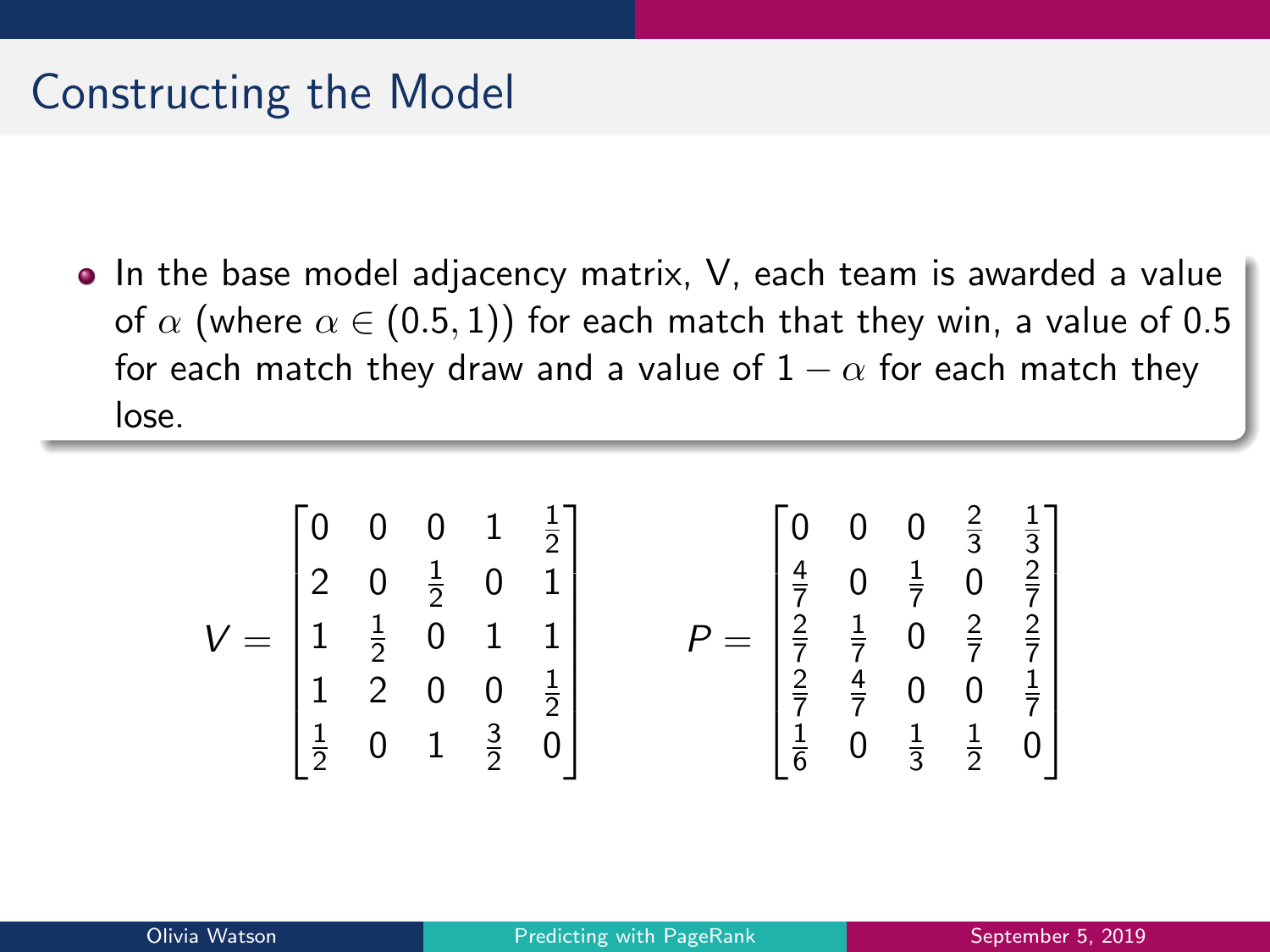Mathematically, given the transition probability matrix P, the rating of team j can be written as:

$$
\pi_j = \sum_{i=1}^n p_{ij} \pi_i
$$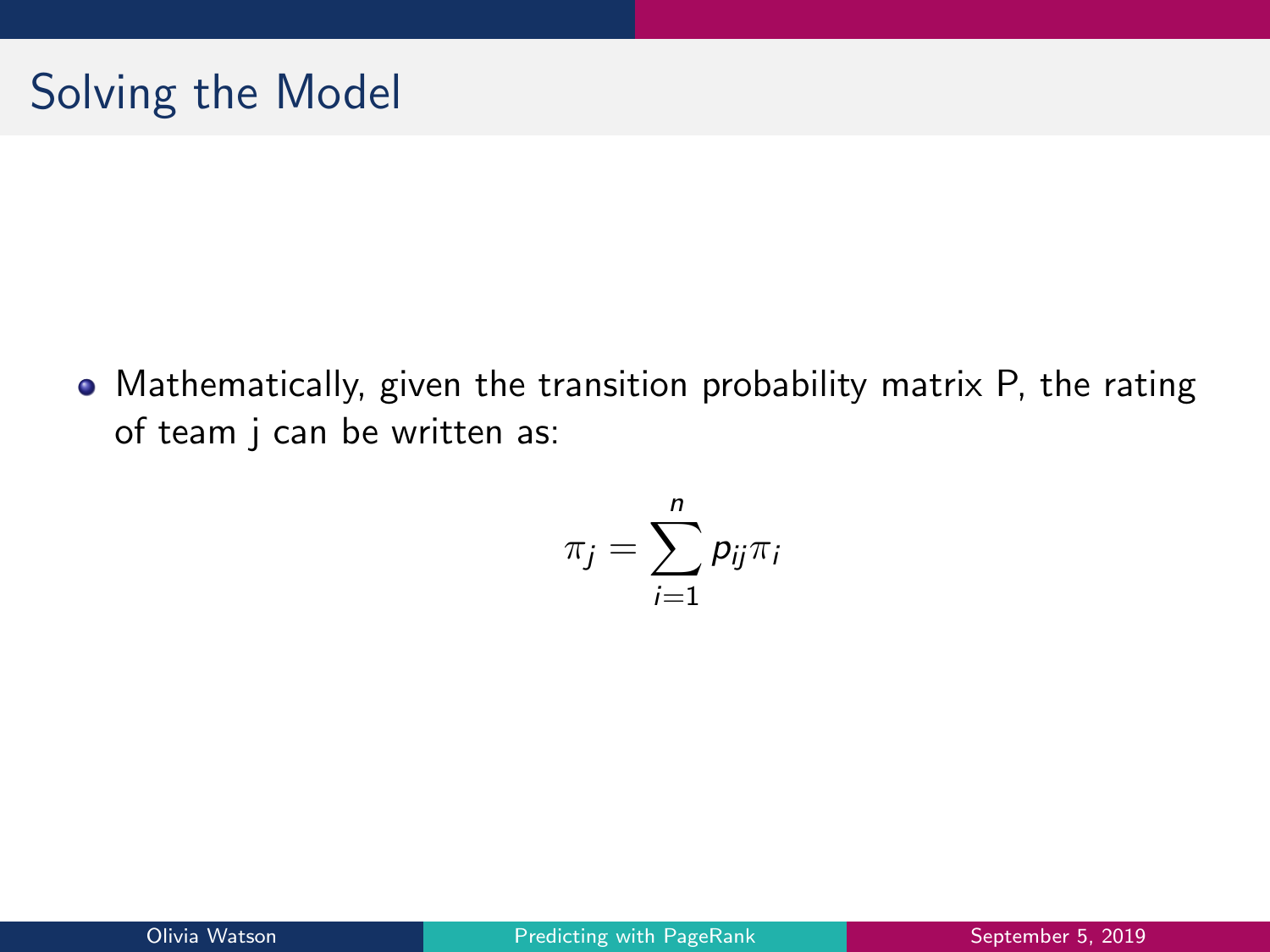To develop the PageRank sport specific features relating to netball were looked at, such as

- **Home advantage**
- Incentive to win
- Player injuries
- Margin of victory
- Winning streak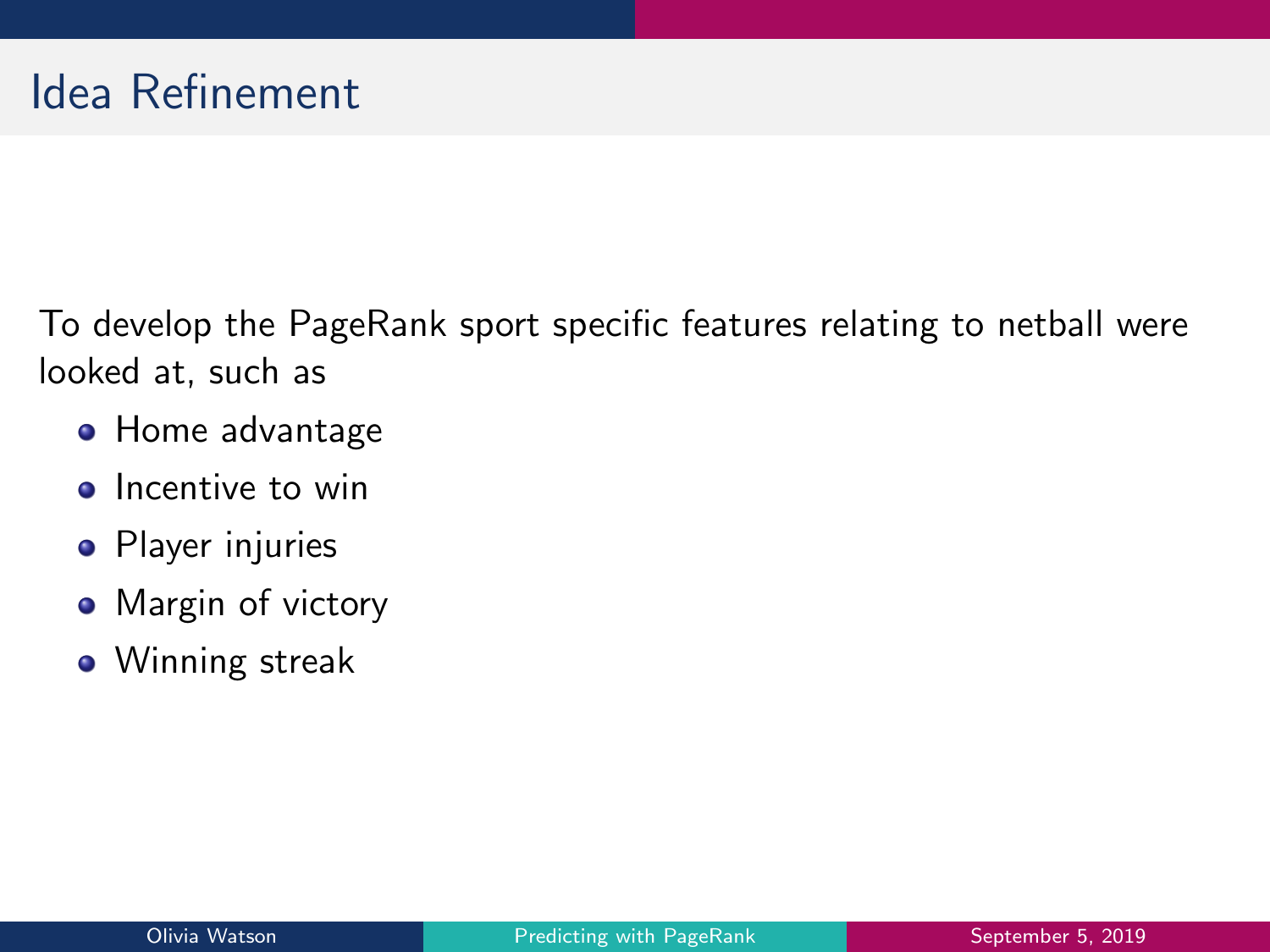#### Idea Refinement

To incorporate margin of victory, for example, an indicator function was used in the base model adjacency matrix.

$$
\lfloor \left( \left| G1 - G2 \right| - \delta \right) \beta \rfloor + \zeta + 1
$$

where goal difference is  $|G1 - G2|$ ,  $\delta$  is the lower bound for the range of goals,  $\beta$  is the weight given to that range of scores,  $\zeta$  is the number of points already awarded prior to that goal range.

For 
$$
10 \le |G1 - G2| \le 26
$$
,  $\beta = \frac{1}{4}$   $\delta = 10$   $\zeta = 1$   
\nFor  $26 < |G1 - G2| \le 32$ ,  $\beta = \frac{1}{3}$   $\delta = 26$   $\zeta = 5$   
\nFor  $32 < |G1 - G2|$ ,  $\beta = \frac{1}{2}$   $\delta = 32$   $\zeta = 7$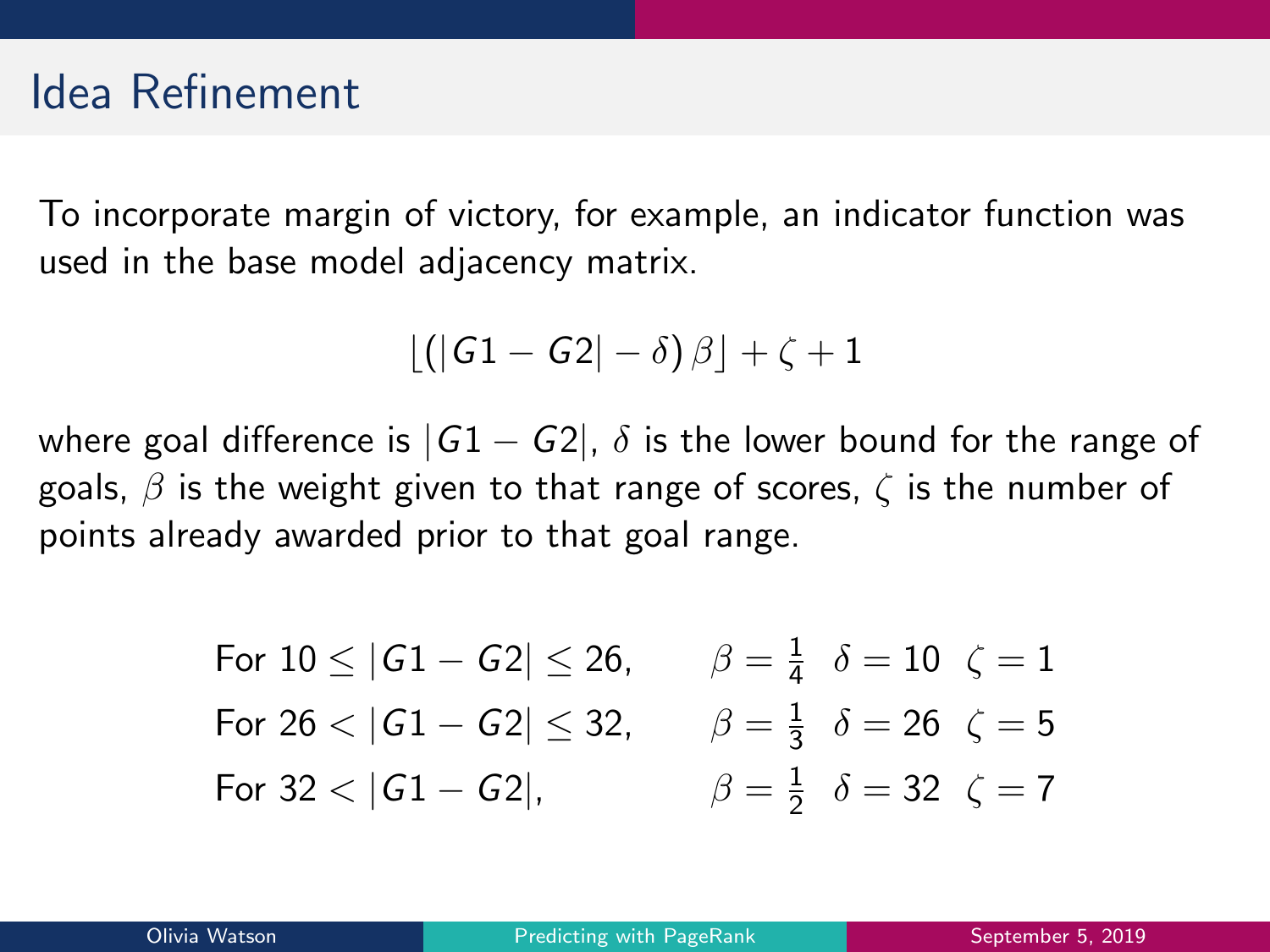#### **Results**

|                 | Home Team Wins Bookmakers PageRank |       |       |
|-----------------|------------------------------------|-------|-------|
| National League | 0.417                              | 0.454 | 0.424 |
| Premier League  | 0.476                              | 0.584 | 0.524 |

Table: Accuracy of Football Predictions

|         | Vitality, 2018 | Vitality, 2019 | Australia, 2019 |
|---------|----------------|----------------|-----------------|
| Without | 0.622          | 0.667          | 0.577           |
| With    | 0.656          | 0.656          | 0.596           |

Table: Accuracy of PageRank for Netball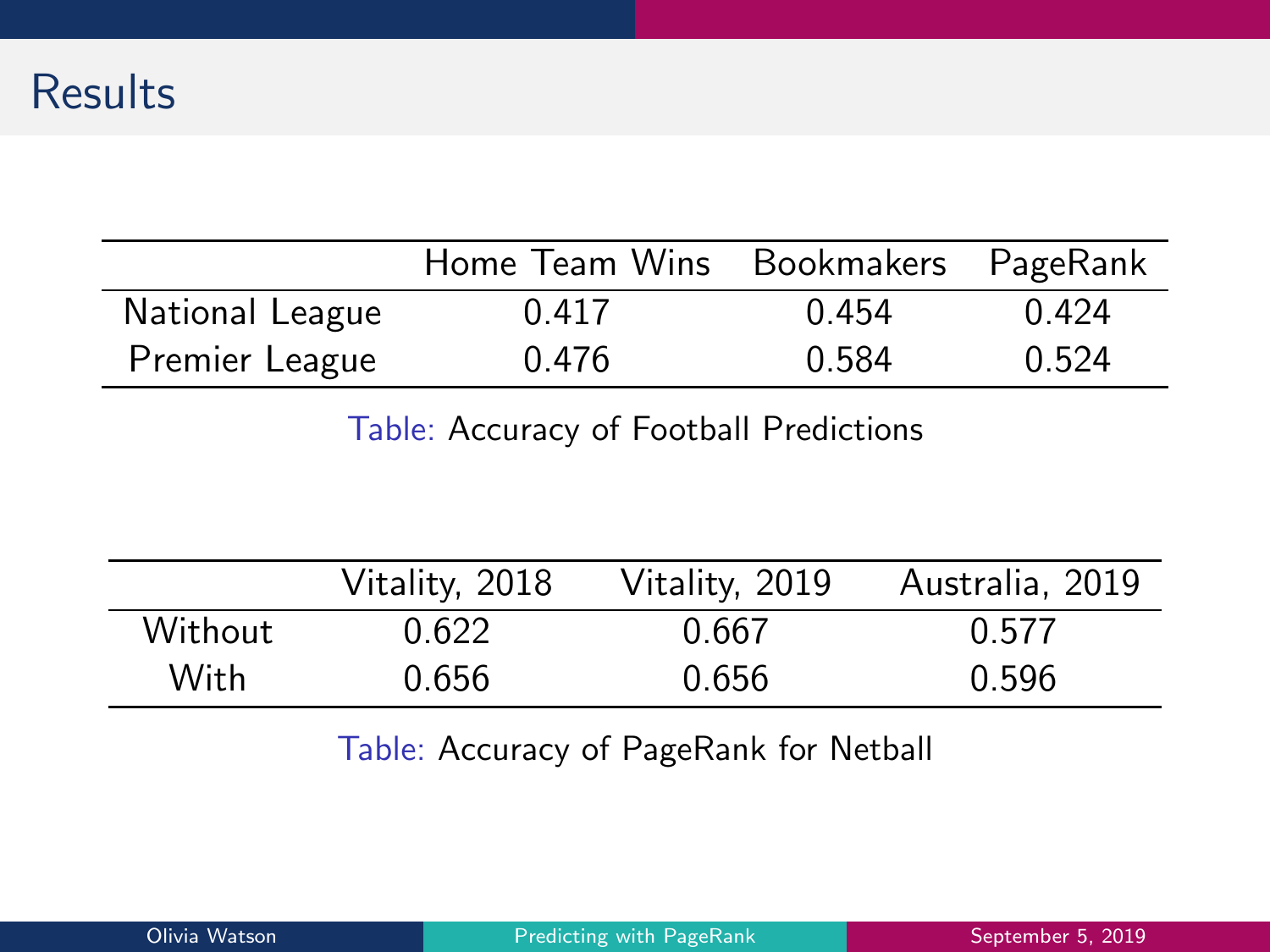### Compared to the Bookmakers

|                              | Round 13    | Round 14  |
|------------------------------|-------------|-----------|
| <b>Bookmakers Prediction</b> | Swifts      | Vixens    |
|                              | Giants      | Giants    |
|                              | Fever       | Swifts    |
|                              | Draw        | Lightning |
| PageRanks Prediction         | Swifts      | Magpies   |
|                              | Giants      | Giants    |
|                              | Fever       | Swifts    |
|                              | Lightning   | Lightning |
| Winner                       | Neither     | PageRank  |
|                              | <b>Both</b> | Both      |
|                              | Neither     | Both      |
|                              | PageRank    | Both      |

Table: Season Comparison to the Bookmakers

| Olivia Watson |  |  |
|---------------|--|--|
|               |  |  |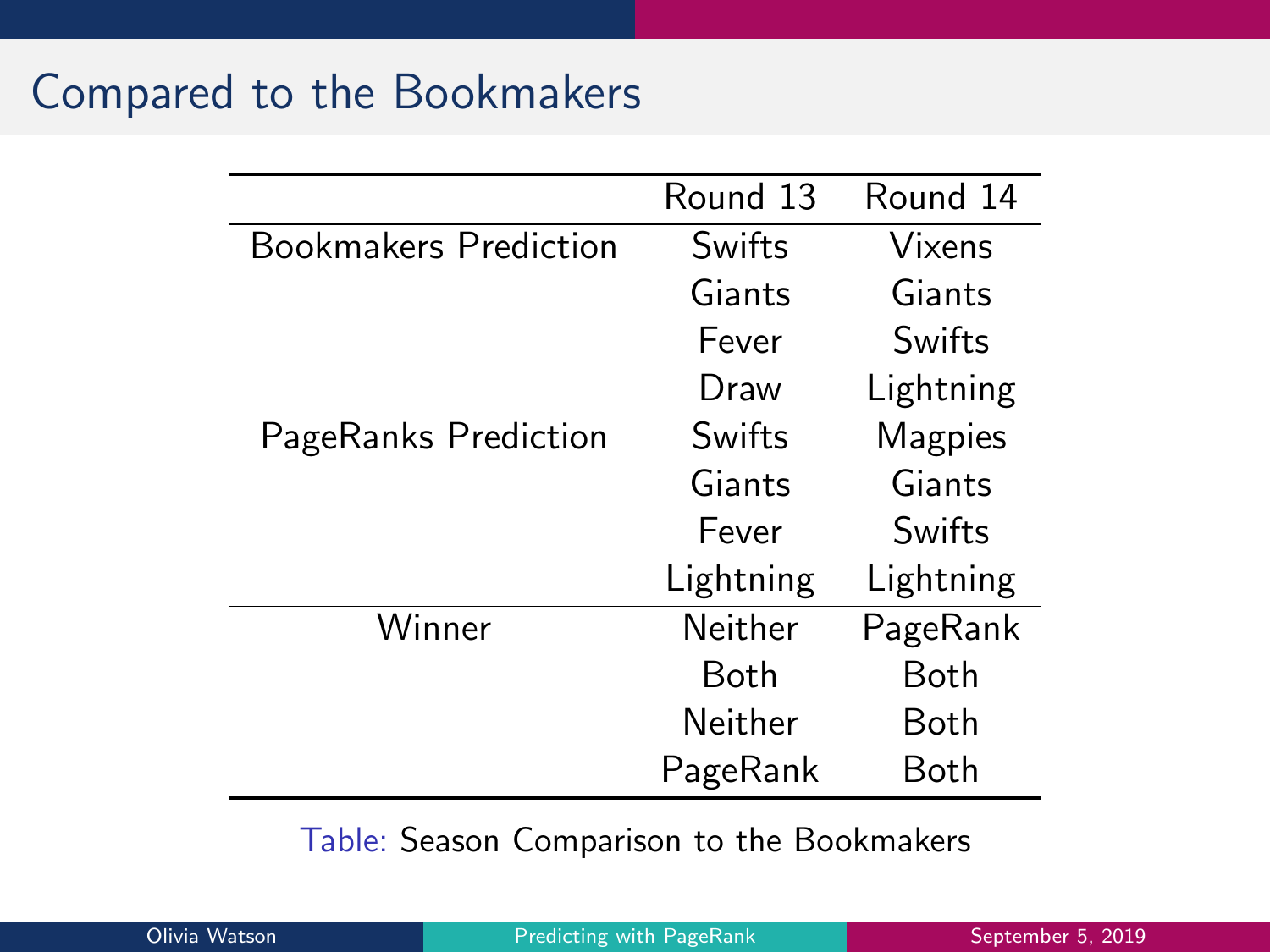# Conclusions and Future Enhancements

#### Conclusion

**It appears that the bookmakers have many more variables being taken** into account for football data then they do for netball data.

#### Future Enhancements

Currently, the PageRank algorithm is only designed to work for one-on-one matches but I would like to adapt it such that it can be applicable to sports that are not one-on-one.